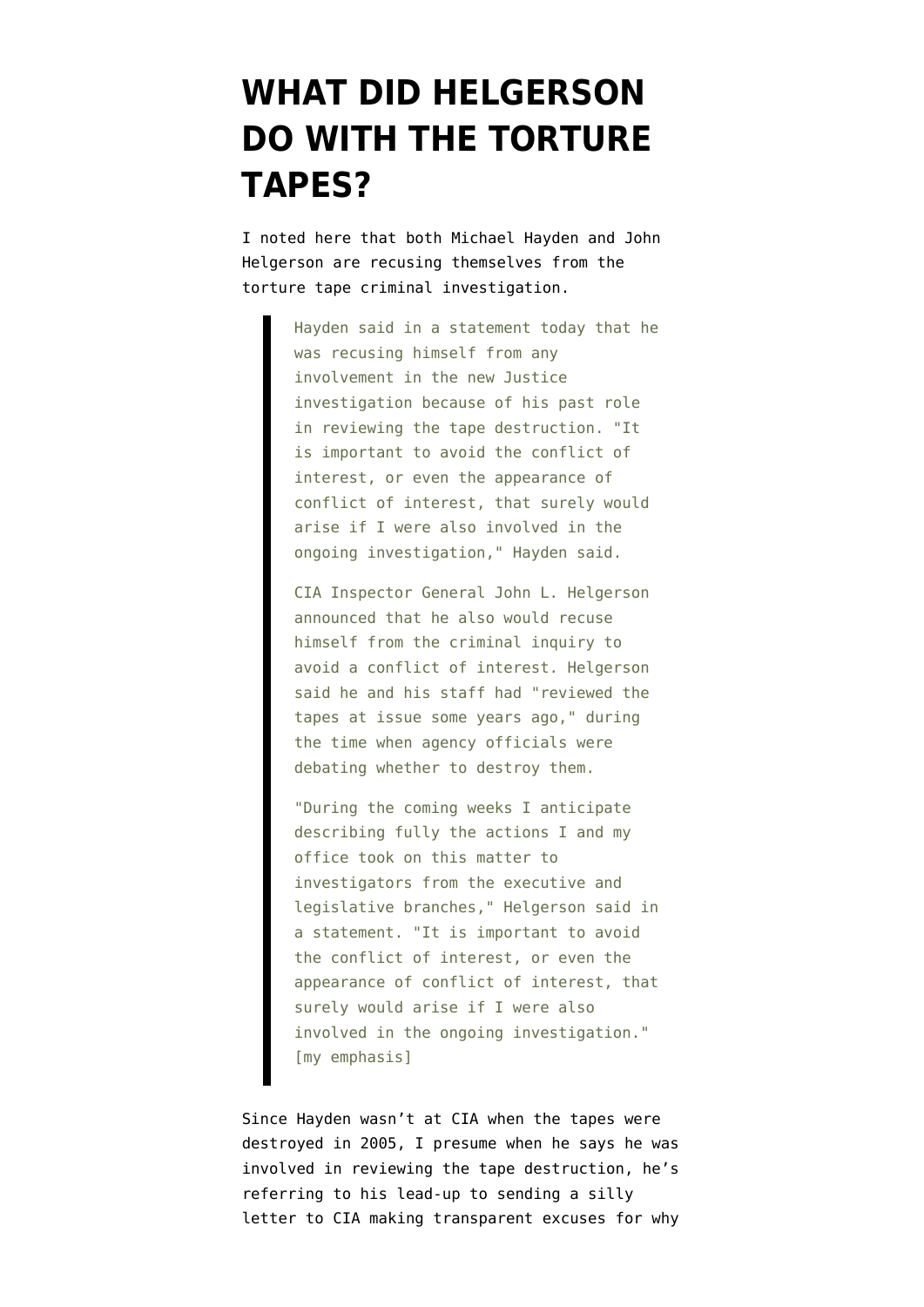the torture tapes were destroyed [Update: actually, I take that back. Hayden was Deputy DNI [starting in April 2005,](http://www.af.mil/bios/bio.asp?bioID=5746) so early enough to be party to the summer 2005 discussions between John Negroponte, then DNI, and Porter Goss, in which [Negroponte told Goss not to destroy the](http://emptywheel.firedoglake.com/2007/12/16/isikoff-to-congress-make-sure-you-ask-for-the-negroponte-memo/) [tapes](http://emptywheel.firedoglake.com/2007/12/16/isikoff-to-congress-make-sure-you-ask-for-the-negroponte-memo/)]. I'll come back to that in a second. But for now, I'm more interested in Helgerson's reasons for recusing (I'd point out that if he has to recuse going forward, he should have already recused. But this is the Bush Administration, after all).

Helgerson notes he and his staffers "had 'reviewed the tapes at issue some years ago,' during the time when agency officials were debating whether to destroy them." The "time when agency officials were debating whether to destroy them" is [generally described](http://emptywheel.firedoglake.com/timeline-collection/torture-tape-timeline/) as February pr March 2003 (when CIA first [pitched](http://www.warandpiece.com/blogdirs/006826.html#more) destroying them to the Gang of Four) through November 2005 (when they were destroyed). We also know there was [a CIA briefing](http://www.nytimes.com/2007/12/30/washington/30intel.html?pagewanted=1&_r=1) for the White House involving Alberto Gonzales, David Addington, and John Bellinger in May 2004, not long after the Abu Ghraib scandal became public (but long after Gonzales, at least, was likely aware of the impending scandal).

In other words, Helgerson and his staff reviewed the torture tapes sometime between early 2003 and late 2005, quite possibly close to the time of that May 2004 White House briefing.

Which is rather significant, since that earlier period (2003 to 2004) coincides with the period when Helgerson's office was also investigating the CIA's interrogation program. Here's a [Doug](http://www.nytimes.com/2005/11/09/politics/09detain.html?pagewanted=1) [Jehl story](http://www.nytimes.com/2005/11/09/politics/09detain.html?pagewanted=1) on the report that was published (will coinkydinks never cease?!?!?!) on November 9, 2005, within days of the torture tape destruction and apparently one day after the CIA issued a statement denying they torture (though the statement doesn't appear in their [collection](https://www.cia.gov/news-information/press-releases-statements/press-release-archive-2005/index.html) [of public statements](https://www.cia.gov/news-information/press-releases-statements/press-release-archive-2005/index.html) from the period).

A classified report issued last year by the Central Intelligence Agency's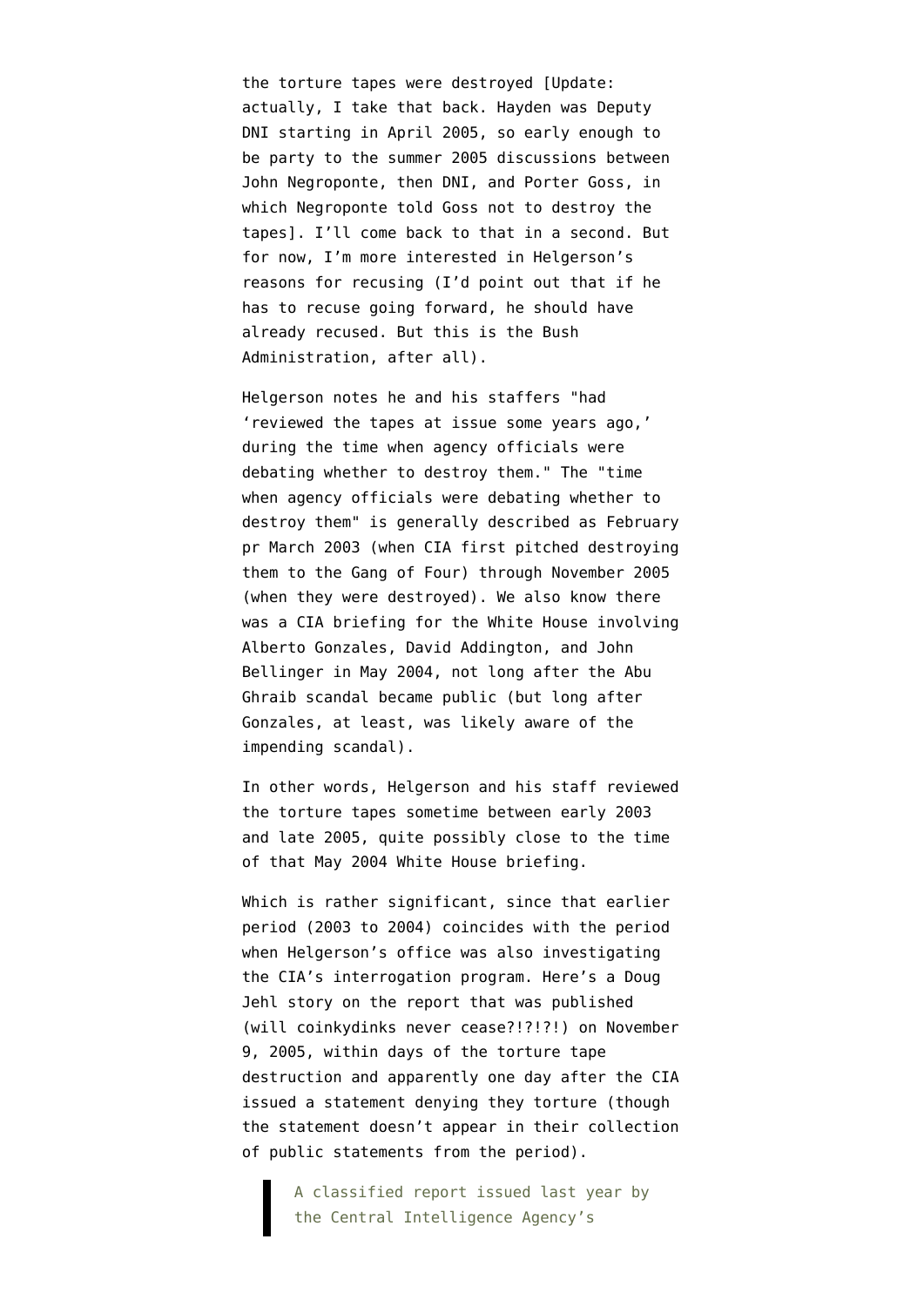inspector general warned that interrogation procedures approved by the C.I.A. after the Sept. 11 attacks might violate some provisions of the international Convention Against Torture, current and former intelligence officials say.

## [snip]

The report, by John L. Helgerson, the C.I.A.'s inspector general, did not conclude that the techniques constituted torture, which is also prohibited under American law, the officials said. But Mr. Helgerson did find, the officials said, that the techniques appeared to constitute cruel, inhuman and degrading treatment under the convention.

The agency said in a written statement in March that "all approved interrogation techniques, both past and present, are lawful and do not constitute torture." It reaffirmed that statement on Tuesday, but would not comment on any classified report issued by Mr. Helgerson. The statement in March did not specifically address techniques that could be labeled cruel, inhuman or degrading, and which are not explicitly prohibited in American law.

The officials who described the report said it discussed particular techniques used by the C.I.A. against particular prisoners, including about three dozen terror suspects being held by the agency in secret locations around the world. They said it referred in particular to the treatment of Khalid Sheikh Mohammed, who is said to have organized the Sept. 11 attacks and who has been detained in a secret location by the C.I.A. since he was captured in March 2003. Mr. Mohammed is among those believed to have been subjected to waterboarding, in which a prisoner is strapped to a board and made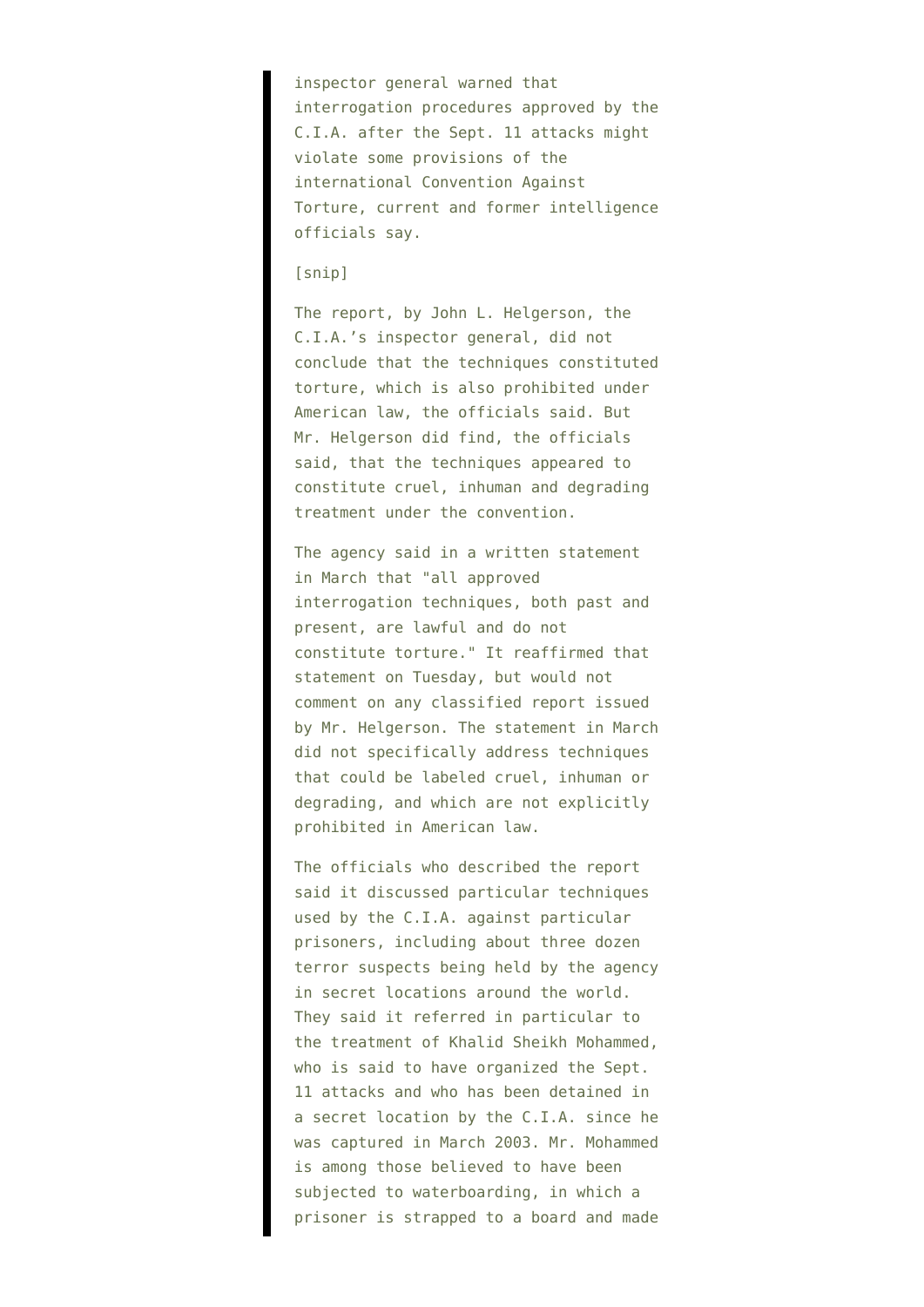to believe that he is drowning.

In his report, Mr. Helgerson also raised concern about whether the use of the techniques could expose agency officers to legal liability, the officials said. They said the report expressed skepticism about the Bush administration view that any ban on cruel, inhuman and degrading treatment under the treaty does not apply to C.I.A. interrogations because they take place overseas on people who are not citizens of the United States.

I've seen the report's publication date as either April or [May](http://www.warandpiece.com/blogdirs/006826.html#more) 2004–but in any case, at almost exactly the same time CIA briefed Addington, Gonzales, and Bellinger on the torture tapes. Which makes Helgerson's claim that he "reviewed the tapes at issue" during that period particularly interesting. Helgerson's report–which focuses on the treatment of a number of named detainees–may have relied on those torture tapes to form the judgment that the CIA was engaged in cruel and inhuman treatment. In fact, it's even possible that the CIA briefing in May 2004 pertained not just to Abu Ghraib (which was, after all, a DOD operation, not a CIA one), but also to the fact that the CIA IG had just declared in a written report that the tactics used (and presumably shown in the tapes) amounted to illegal treatment of detainees.

So let's review the coinkydinks, for a moment. John Helgerson published an IG report (possibly relying on the tapes) suggesting the CIA's interrogation program may be illegal almost exactly contemporaneously with the date of CIA-White House briefing at which they discussed destroying the torture tapes. Then, one week after the Dana Priest story and several days after Brinkema's inquiry on whether the government had any tapes from interrogations, the CIA issues a public statement denying it tortures. And the following day, voila! The most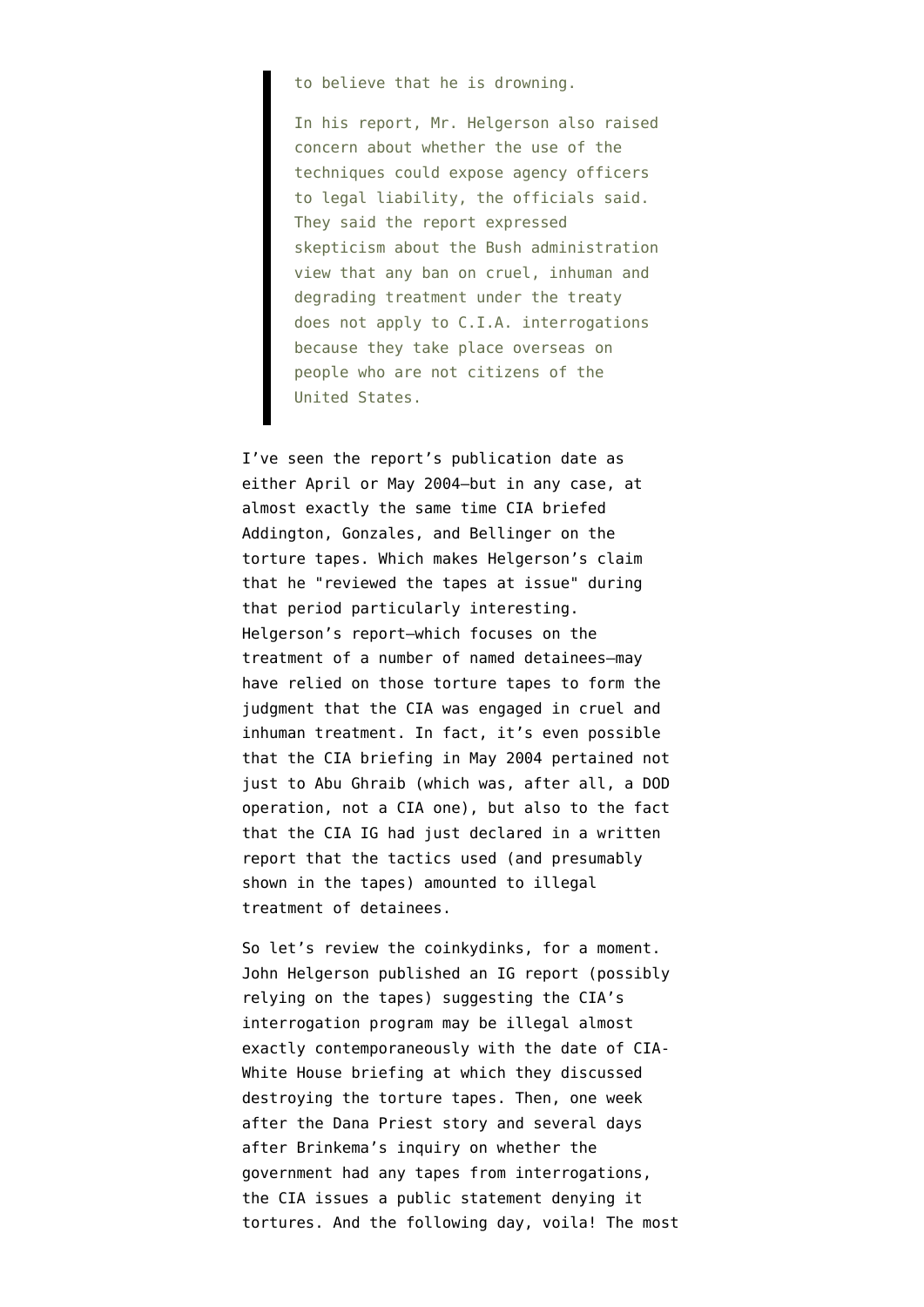extensive discussion of the IG report comes out in the NYT. And, either shortly before or shortly after this newspaper article, the torture tapes are destroyed.

If Helgerson viewed the tapes and used them to conclude that the interrogations were illegal, it would sure explain one of the motivations for destroying the tapes.

But that's not all. Recall that between the time that the first tapes were found ([September 13](http://graphics8.nytimes.com/packages/pdf/world/20071207_intel_letter.pdf), 2007) and the time when the NYT reported on the destruction of the tapes ([December 6](http://www.nytimes.com/2007/12/06/washington/06cnd-intel.html?hp), 2007), Michael Hayden's investigation into Helgerson became public ([October 11,](http://www.nytimes.com/2007/10/11/washington/12intel.html) 2007, also in an article by Mazzetti and Shane).

> A small team working for General Hayden is looking into the conduct of the agency's watchdog office, which is led by Inspector General John L. Helgerson. Current and former government officials said the review had caused anxiety and anger in Mr. Helgerson's office and aroused concern on Capitol Hill that it posed a conflict of interest.

The review is particularly focused on complaints that Mr. Helgerson's office has not acted as a fair and impartial judge of agency operations but instead has begun a crusade against those who have participated in controversial detention programs.

## [snip]

Some agency officers believe the aggressive investigations by Mr. Helgerson amount to unfair second guessing of intelligence officers who are often risking their lives in the field.

"These are good people who thought they were doing the right thing," said one former agency official. "And now they are getting beat up pretty bad and they